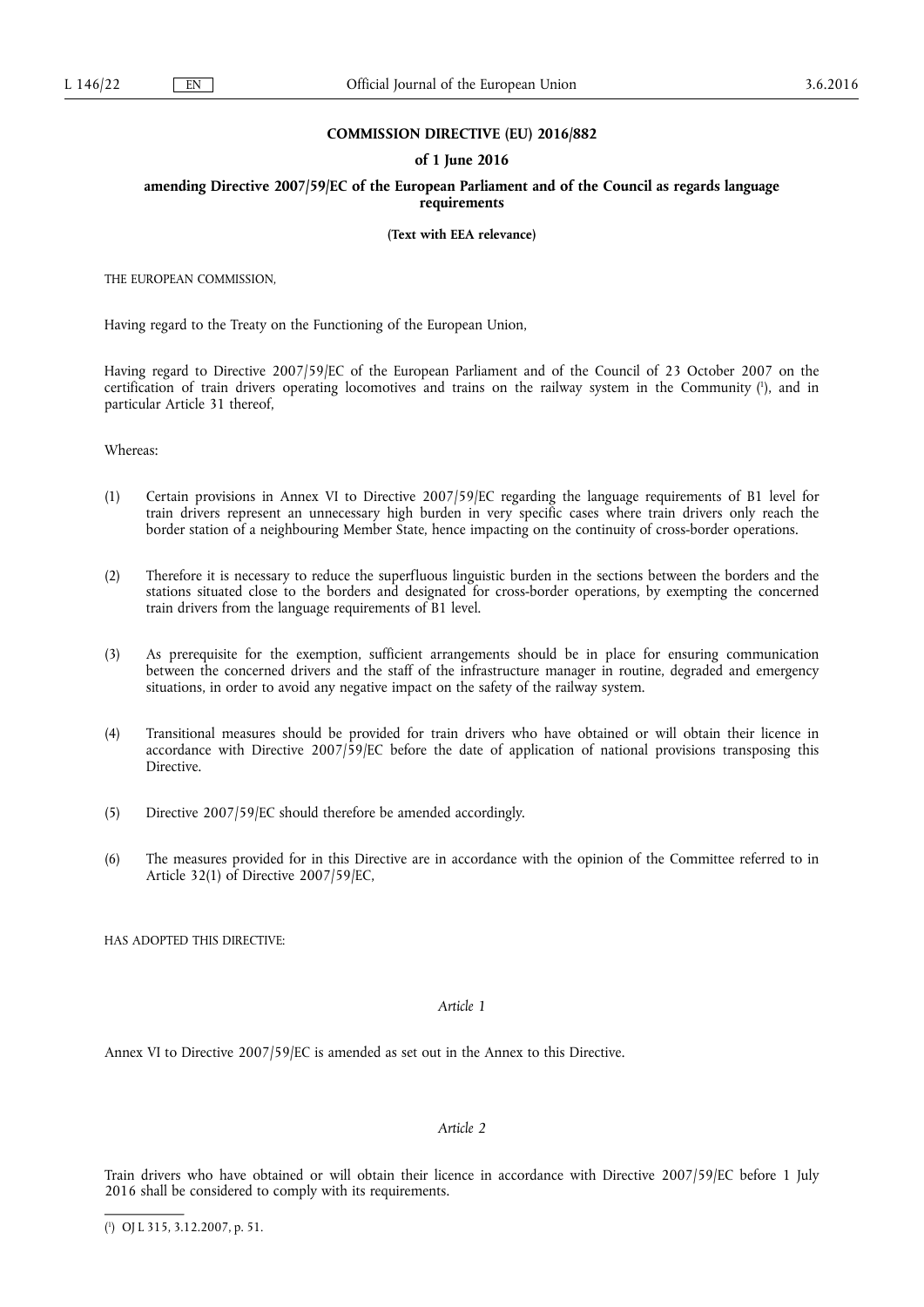#### *Article 3*

1. Member States shall adopt and publish, by 1 July 2016 at the latest, the laws, regulations and administrative provisions necessary to comply with this Directive. They shall forthwith communicate to the Commission the text of those provisions.

They shall apply those provisions from 1 July 2016.

When Member States adopt those provisions, they shall contain a reference to this Directive or be accompanied by such a reference on the occasion of their official publication. Member States shall determine how such reference is to be made.

2. Member States shall communicate to the Commission the text of the main provisions of national law which they adopt in the field covered by this Directive.

3. The obligations for transposition and implementation of this Directive shall not apply to the Republic of Cyprus and the Republic of Malta for as long as no railway system is established within their territories.

# *Article 4*

This Directive shall enter into force on the twentieth day following that of its publication in the *Official Journal of the European Union*.

# *Article 5*

This Directive is addressed to the Member States.

Done at Brussels, 1 June 2016.

*For the Commission The President*  Jean-Claude JUNCKER